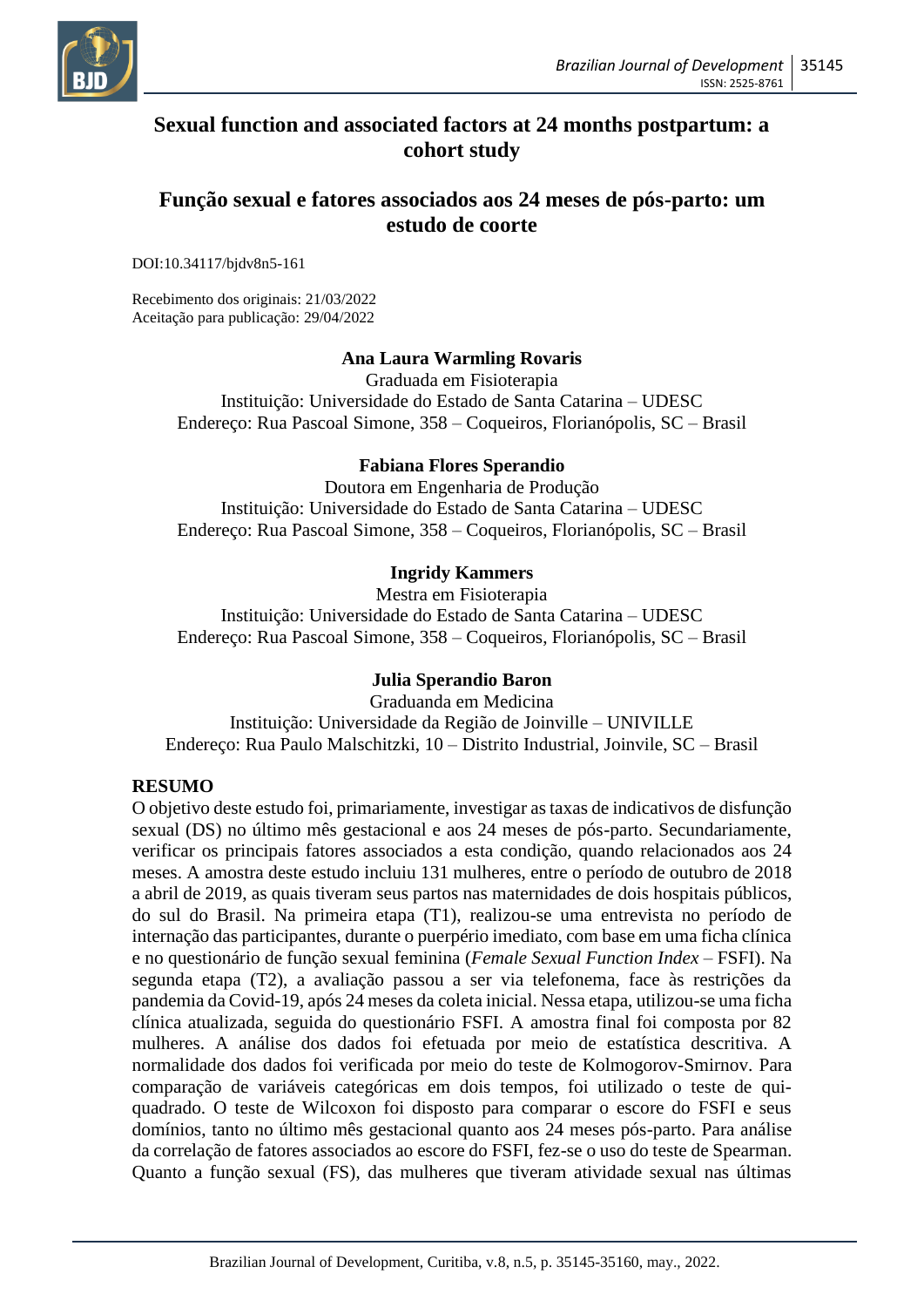

quatro semanas de gestação (n=33), 39,4% (n=13) apresentaram indicativo de DS, enquanto aos 24 meses pós-parto, 20,7% (n=17). Não houve diferença estatisticamente significativa entre os escores totais do FSFI referente aos dois períodos observados, porém, a análise dos domínios do FSFI demonstrou uma melhora significativa do desejo sexual (p=0,01) e da dor durante a relação sexual (p=0,04) no *follow-up* de 24 meses de pós-parto. Sendo assim, o indicativo de DS, tanto no último mês de gestação quanto aos 24 meses pós-parto, apresentou taxas consideradas moderadas. Ainda, foi possível identificar fatores associados de forma positiva, bem como de forma negativa, à FS aos 24 meses de pós-parto.

**Palavras-chave:** pós-parto, disfunção sexual, fatores associados.

# **ABSTRACT**

The aim of this study was primarily to investigate the rates of indicative sexual dysfunction (SD) in the last gestational month and at 24 months postpartum. As a secondary objective, we sought to identify the main factors associated with SD at 24 months. The study sample included 131 women who gave birth in maternity wards at two public hospitals in southern Brazil between the period of October 2018 and April 2019. In the first stage (T1), an interview was carried out while the participants were hospitalized, during the immediate postpartum period, based on a clinical record and on the female sexual function questionnaire (Female Sexual Function Index – FSFI). In the second stage (T2), assessments were made via telephone, given the restrictions of the Covid-19 pandemic, 24 months after the initial data collection. At this stage, an updated clinical record was used, followed by the FSFI questionnaire. The final sample consisted of 82 women. Data analysis was performed using descriptive statistics. Data normality was verified using the Kolmogorov-Smirnov test. The chi-square test was used to compare categorical variables in two stages. The Wilcoxon test was used to compare the FSFI score and its domains, both in the last gestational month and at 24 months postpartum. To analyze the correlation of factors associated with the FSFI score, Spearman's test was used. As for sexual function (SF), of the women who were sexually active in the last four weeks of pregnancy  $(n=33)$ , 39.4%  $(n=13)$  indicated SD, while at 24 months postpartum, the percentage was reduced to 20.7% (n=17). There was no statistically significant difference between the total FSFI scores for the two periods observed; however, the analysis of the FSFI domains showed a significant improvement in sexual desire ( $p=0.01$ ) and a reduction in pain during intercourse ( $p=0.04$ ) at the 24month postpartum follow-up. Thus, indications of SD, both in the last month of pregnancy and at 24 months postpartum, can be considered moderate. Furthermore, it was possible to identify factors associated positively, as well as negatively, with SF at 24 months postpartum.

**Keywords:** postpartum, sexual dysfunction, associated factors.

# **1 INTRODUCTION**

Worldwide, sexual dysfunctions (SD) are highly prevalent and affect about 25% to  $63\%$  of the female population.<sup>1</sup> In 2021, dyspareunia was estimated to affect around 35% of women.<sup>2</sup> Specifically during the postpartum period, rates of SD range from  $41\%$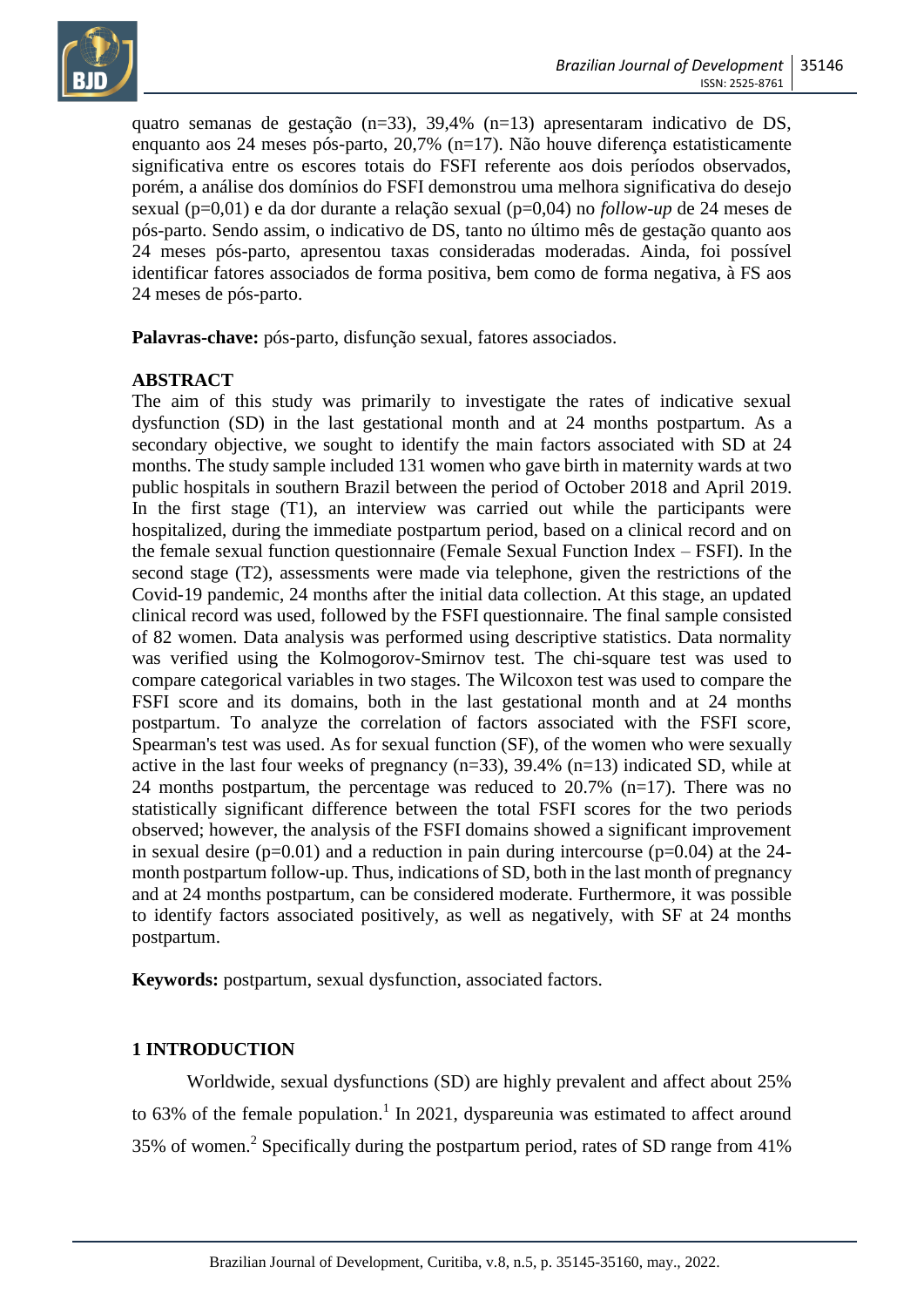

to 83% in the first two-to-three months, and 64% at six months after birth, not reaching the pre-pregnancy levels of approximately  $38\%$ .<sup>345</sup>

However, when it comes to a period longer than 18 months postpartum, the possible indicators of SD prevalence rates are relatively unexplored in the literature.<sup>6</sup> Until then, what is known is that at this stage women tend to present significantly low levels of sexual pleasure and emotional satisfaction,<sup>5 6 7</sup> which can lead to decreased sexual desire, low arousal, difficulty in reaching orgasm and/or dyspareunia.<sup>8</sup> In addition, it is known that some factors potentiate the onset of SD, such as perineal trauma, type of delivery, and breastfeeding.<sup>5</sup>

Among the factors mentioned, the presence and extent of perineal trauma seem to be related to the onset and intensity of dyspareunia at between three and six months postpartum.<sup>7</sup> <sup>9</sup> Regarding the type of delivery, instrumentalized vaginal delivery presents greater risks for the development of dyspareunia when compared to spontaneous delivery.<sup>7 10 11</sup> Studies diverge on the influence of cesarean sections on SF.<sup>12 13</sup> Finally, breastfeeding has been considered as the main factor for dyspareunia in the six months after delivery.<sup>14 15</sup>

In this context, in general, during the postpartum period, the quality of life of women decreases.<sup>14</sup> Problems such as depression, difficulty with breastfeeding, urinary incontinence, and SD are some of the complications that contribute to this fact. <sup>14</sup> <sup>16</sup> <sup>17</sup> <sup>18</sup> In the case of female sexual dysfunctions (FSD), their impacts on quality of life are already recognized by the World Health Organization  $(WHO)$ .<sup>16</sup> The functional impairment of sexual activity causes emotional destabilization in the lives of women and couples, mainly because this is a phase with moments of fragility and constant adaptations.<sup>16</sup> <sup>17</sup> <sup>18</sup>

Considering the clinical and social relevance of this topic and the insufficiency of studies that conduct a prolonged follow-up, mainly in the national territory, our objective was primarily to investigate the rates of SD in the last gestational month and at 24 months postpartum and then to check the main factors associated with this condition.

#### **2 MATERIALS AND METHOD**

#### 2.1 STUDY DESIGN

This is a quantitative cohort study with intentional non-probabilistic sampling.<sup>19</sup> The sample included a total of 131 women who gave birth between October 2018 and April 2019 in the maternity wards of two public hospitals in the South in Brazil: the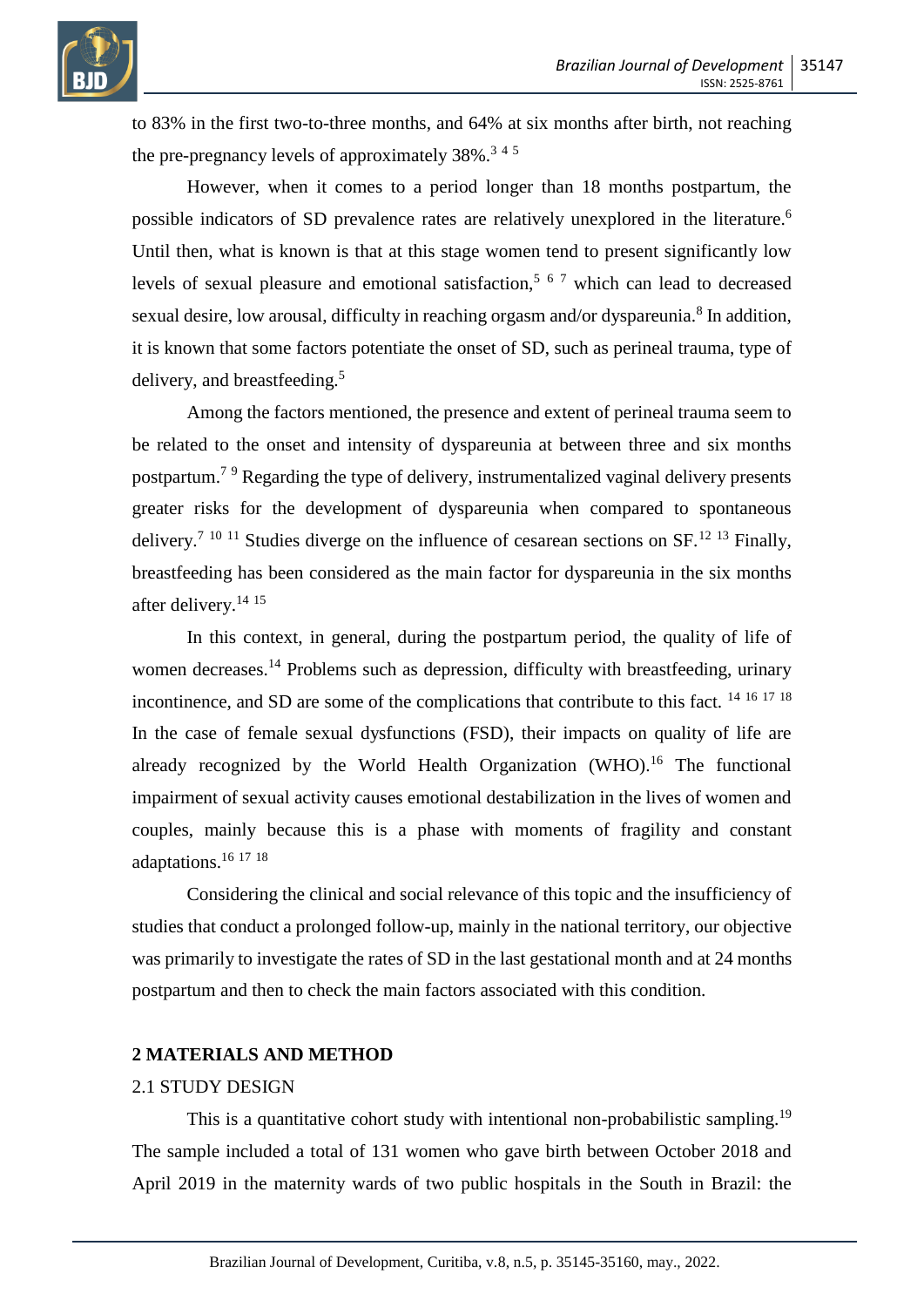

Polydoro Ernani University Hospital of São Thiago (HU) and the Regional Hospital of São José (HRSJ), located respectively in the cities of Florianópolis and São José, in Santa Catarina State. After receiving all the information about the study, the participants signed the Free and Informed Consent Form – FICF (Appendix A).

The study was approved by the Ethics Committee for Research with Human Beings (CEP) of the University of the State of Santa Catarina (UDESC), under approval protocol nº. 2.670.952 (CAAE nº. 78018317.3.0000.0118) (Appendix B); by the Committee of Ethics and Research of the HU, under protocol nº. 2,719,498 (CAAE nº. 78018317.3004.0121) (Appendix C); and by the Ethics and Research Committee of the HRSJ, approved by the Institution's Term of Agreement (Appendix D).

The research took place at two different times. First, an interview was carried out while the participants were still hospitalized, that is, during the immediate postpartum period, based on a clinical record and a questionnaire on sexual function (FS) (Female Sexual Function Index – FSFI). Furthermore, a follow-up evaluation took place via telephone, 24 months after the initial data collection (in-person interviews were not possible given the restrictions generated by the Covid-19 pandemic) with the same instruments used in the first stage. At no time did the participants receive any form of remuneration for taking part.

#### 2.2 PARTICIPANTS

This study included intentionally targeted women who were hospitalized in the pre-selected maternity hospitals for the study, during their immediate postpartum period, which is considered a period of up to ten days postpartum.<sup>20</sup>

The sample consisted of participants who cumulatively met the inclusion criteria: (1) being between 18 and 45 years old and (2) fully understanding and answering all the questionnaires. As for the exclusion criteria, these included: (1) hospitalization for curettage; (2) stillbirth; (3) twin pregnancy; (4) neonate admitted to intensive care at the time of the initial interview; (5) hospital stay longer than ten days and; (6) difficulty in understanding the Portuguese language questionnaires.

# **2.2.1 Sample Calculation**

To determine the statistical power of the sample, the  $G^*$  Power 3.1.<sup>21</sup> program was used. Then, an a priori test was performed for the Wilcoxon test, with a significance level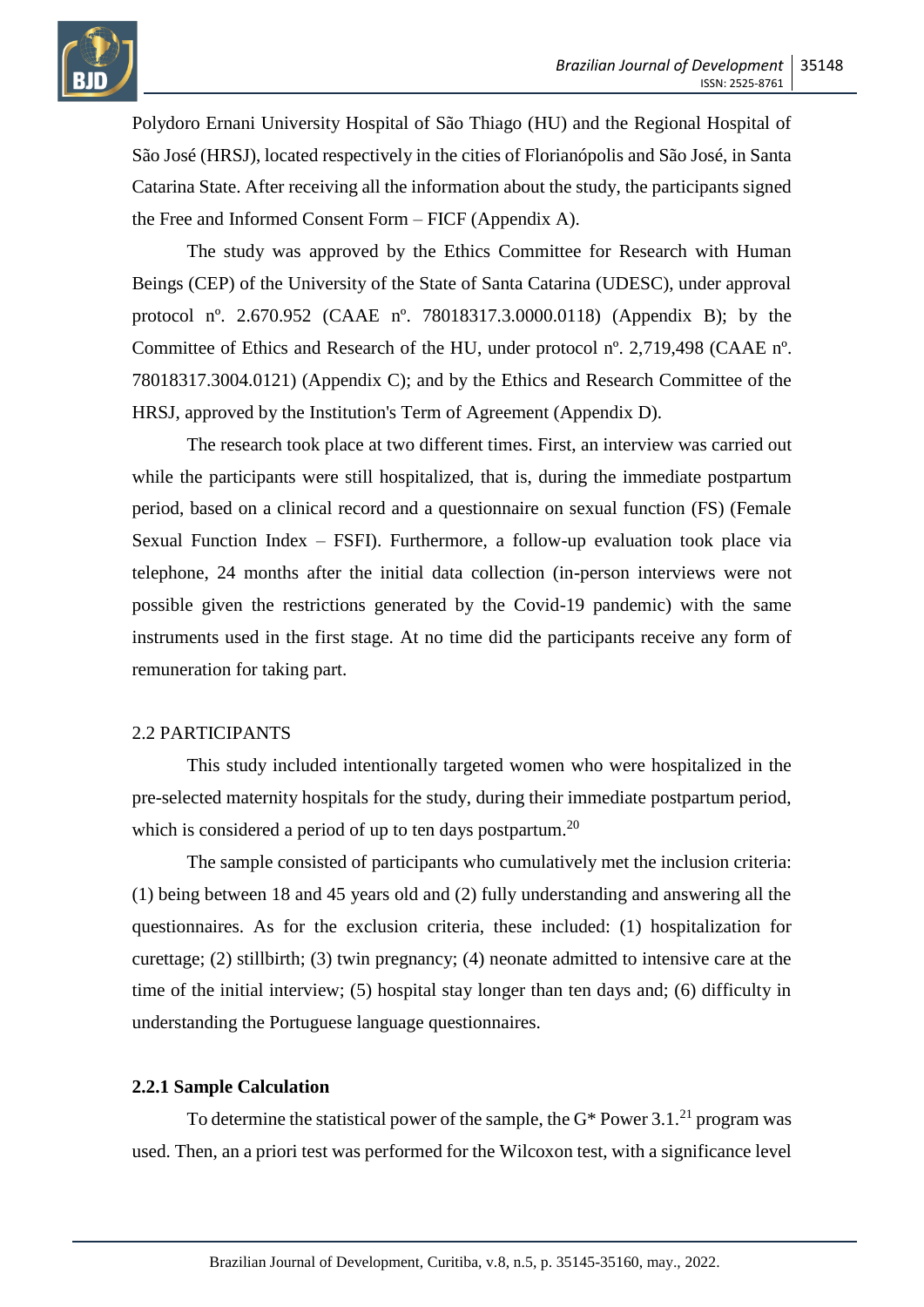

( $\alpha$ ) of 0.05, effect size of 0.33 and power of 0.95, which resulted in a sample of 128 participants.

#### 2.3 INSTRUMENTS AND DATA COLLECTION

#### **2.3.1 Clinical File**

To characterize the sample, a clinical form (Appendix E) with sociodemographic, gynecological-obstetric, and childbirth-related information was applied. $^{22}$ 

In the first part of the form, the sociodemographic characteristics included: age (in years), profession, education (up to eight years of study/more than eight years of study), monthly family income (in minimum wages), ethnicity (Caucasian, mulatto, black, indigenous, Asian), marital status (with a partner/without a partner), and the length of relationship with the partner (in years).

In addition, smoking and the consumption of alcohol and other drugs were acquired by self-report, in addition to anthropometric variables (mass before pregnancy, mass acquired with pregnancy, and height) and physical activity practice (yes/no).

As for gynecological-obstetric information, the number of pregnancies (cesarean, vaginal, and/or abortions) was included. Regarding sexual activity we questioned the occurrence of sexual intercourse during the gestational period (yes/no), the monthly frequency, the date of the last intercourse, and the existence of reasons for not having it.

Also, birth data were obtained through the analysis of the participants medical records, such as: date of birth and duration of pregnancy (in weeks, based on the ultrasound examination). Items such as desired pregnancy (yes/no) and postpartum complications (yes/no) -the latter including both the mother and the newborn- were collected through self-report.

#### **2.3.2 Female Sexual Function**

To assess FS, the Female Sexual Function Index (FSFI) (Appendix F) was used. Developed by Rosen et al. (2000), this is a brief questionnaire, which can be selfadministered, in order to assess female sexual response in a multidimensional way. This instrument is divided into six domains, namely: sexual desire, sexual arousal, vaginal lubrication, orgasm, sexual satisfaction and pain, distributed into 19 multiple-choice Likert-type items, which assess  $SF$  in the last four weeks prior to data collection.<sup>23</sup>

In addition, this questionnaire has been validated for the Brazilian population  $24$ and for application via telephone call.<sup>25</sup> Its answer alternatives are scored, related to the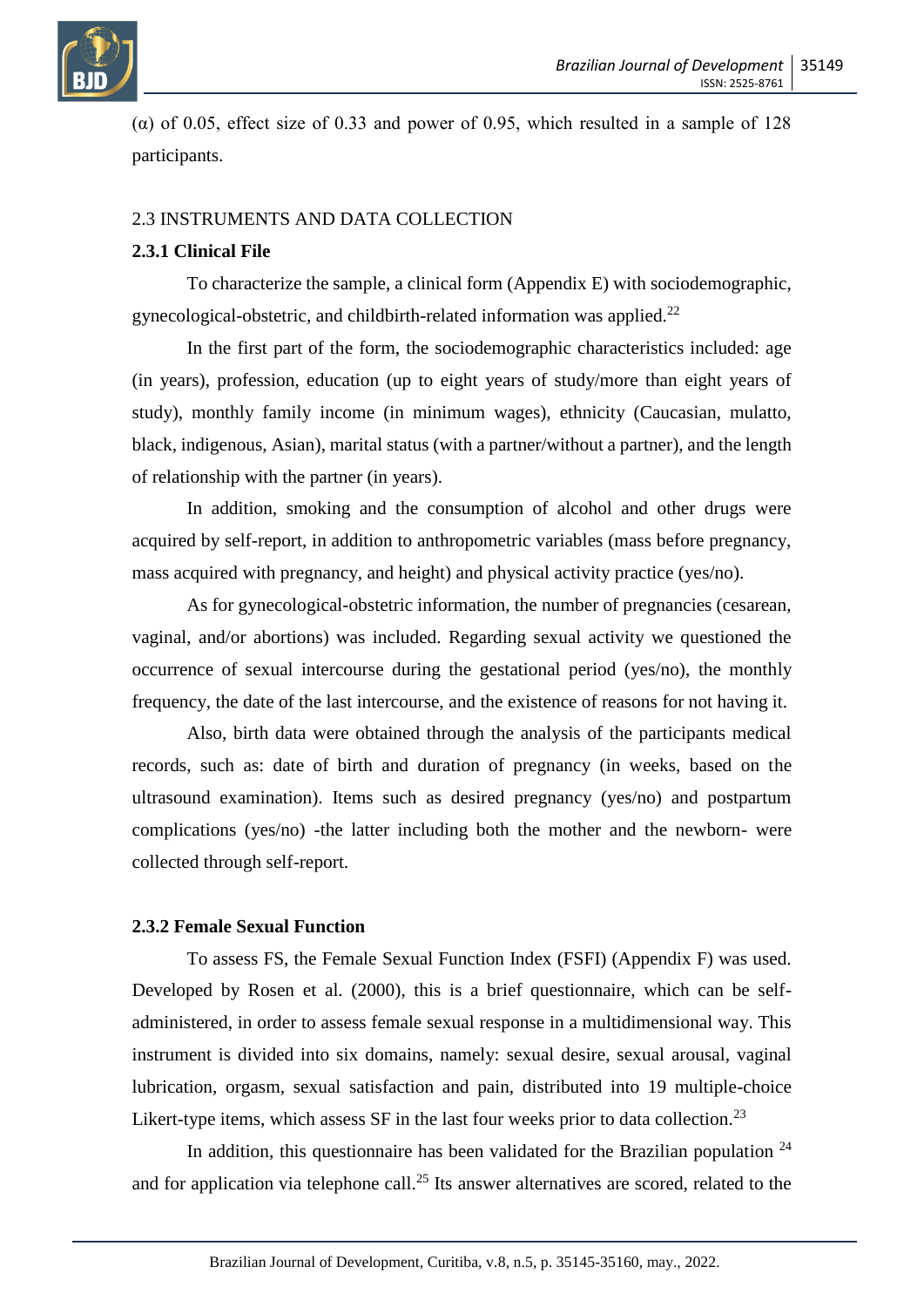

presence of the questioned function, from 0 to 5. A zero score indicates that the respondent does not report having sexual activity in the last four weeks.<sup>24</sup> Finally, the total score results in the sum of the scores for each domain, which are calculated according to the stipulated multiplication factor. Total scores that are equal to or less than 26.55 points are indicative of sexual dysfunction  $(SD)$ <sup>26</sup>

### **2.3.3** *Follow Up*

Twenty-four months after the first interview, the participants were contacted again, this time via telephone, regarding the following data: marital status (with a partner/without a partner); current BMI (via weight and height); use of contraceptives (yes or no; if the answer was yes, what type of contraceptive was used); presence of an active sexual life (yes or no; if the answer was yes, what was the frequency of sexual intercourse in the last month); pain in the vulva region and/or during sexual intercourse, both collected using the Visual Analog Scale (VAS) and quantified from 0 (no pain) to 10 points (unbearable pain); maternal sleep quality (quantified from 0 to 10 points, subjectively); and, finally, breastfeeding (yes or no; if the answer was yes, if it influenced the participant's routine (yes or no)).

#### **2.3.4 Data collection procedure**

Initially, all women received explanations regarding the study objectives. Then, the mothers who agreed to participate signed the consent form. After signing, the collection took place at two different times, T1 and T2.

In the first stage, T1, the clinical form was applied at the bedside, followed by the application of the FSFI questionnaire, referring to the last four weeks of pregnancy. Data were collected on alternate days of the week (Mondays, Wednesdays, and Fridays), by three different researchers who were properly trained for this function. As for the information gathered, data were preferably collected in the afternoon, to avoid clashes with medical rounds. Any doubts during this period were promptly clarified.

In the second stage, T2, the participants responded again to the clinical form, which was updated, and to the FSFI, via phone call. There was an exclusion if a maximum of four calls were not answered (attempts on alternate days of the week and at different times). Each collection lasted around ten to fifteen minutes (Figure 1).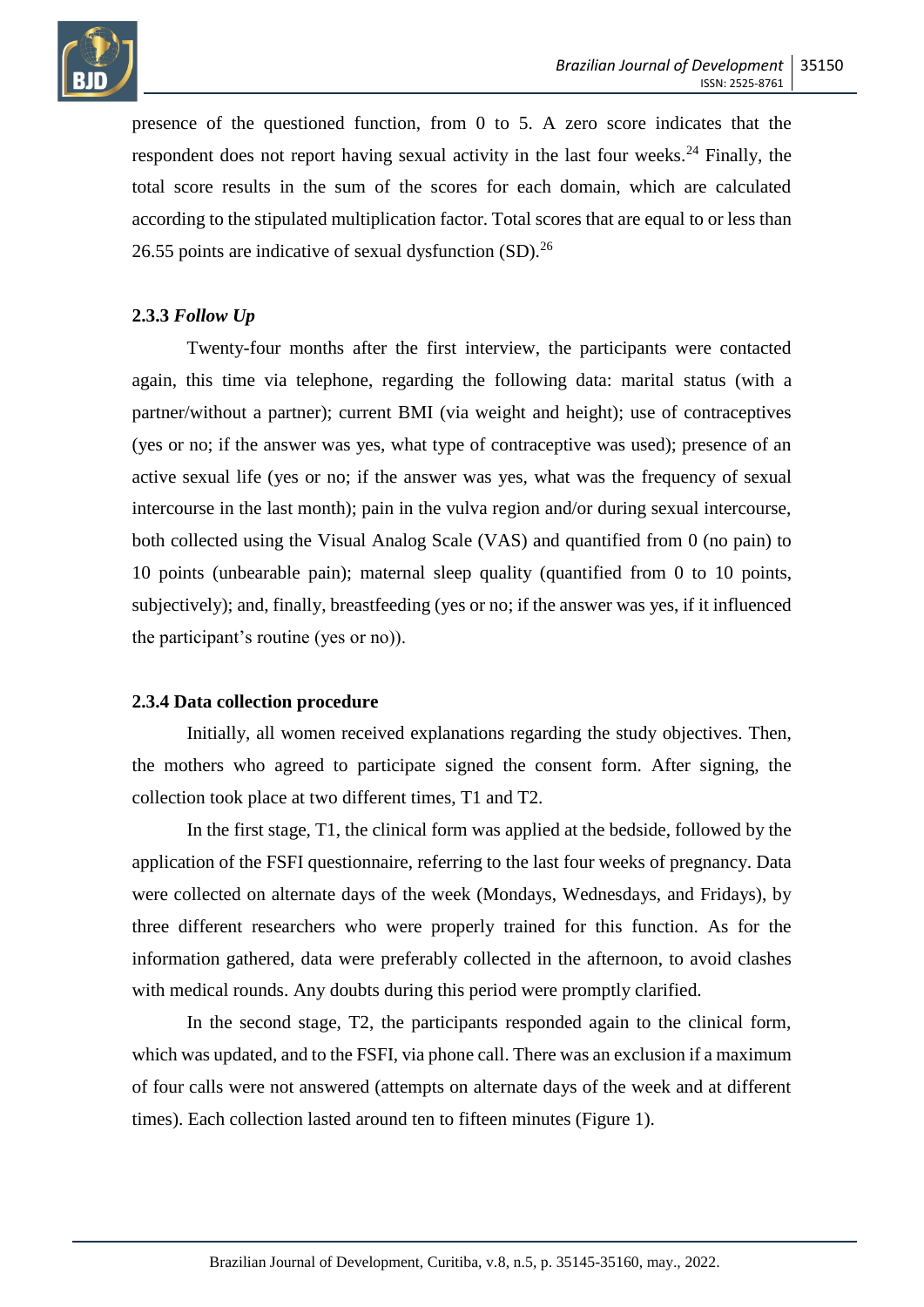

Figure 1 – Collection Steps Flowchart.



#### 2.4 STATISTICAL DATA ANALYSIS

Data were organized in the Excel program (version 2010) and then analyzed in the SPSS software (version 20.0). For descriptive statistics, measures such as frequencies for categorical variables; mean and standard deviation for parametric variables; and median and interquartile range for non-parametric variables were used. As for data normality, this was verified using the Kolmogorov-Smirnov test.

To compare categorical variables at two times, the chi-square test was used. The Wilcoxon test was used to compare the FSFI score and its domains in the last gestational month and at 24 months postpartum. Finally, for the analysis of the correlation of factors associated with the FSFI score, the Spearman test was used. The significance level adopted was p<0.05.

#### **3 RESULTS**

Of the 131 women who met the inclusion criteria and participated in the initial collection, 85 of them continued with the 24-month postpartum follow-up. Three participants were excluded for not being willing to answer the FSFI questionnaire, which resulted in 82 being included in the statistical analysis.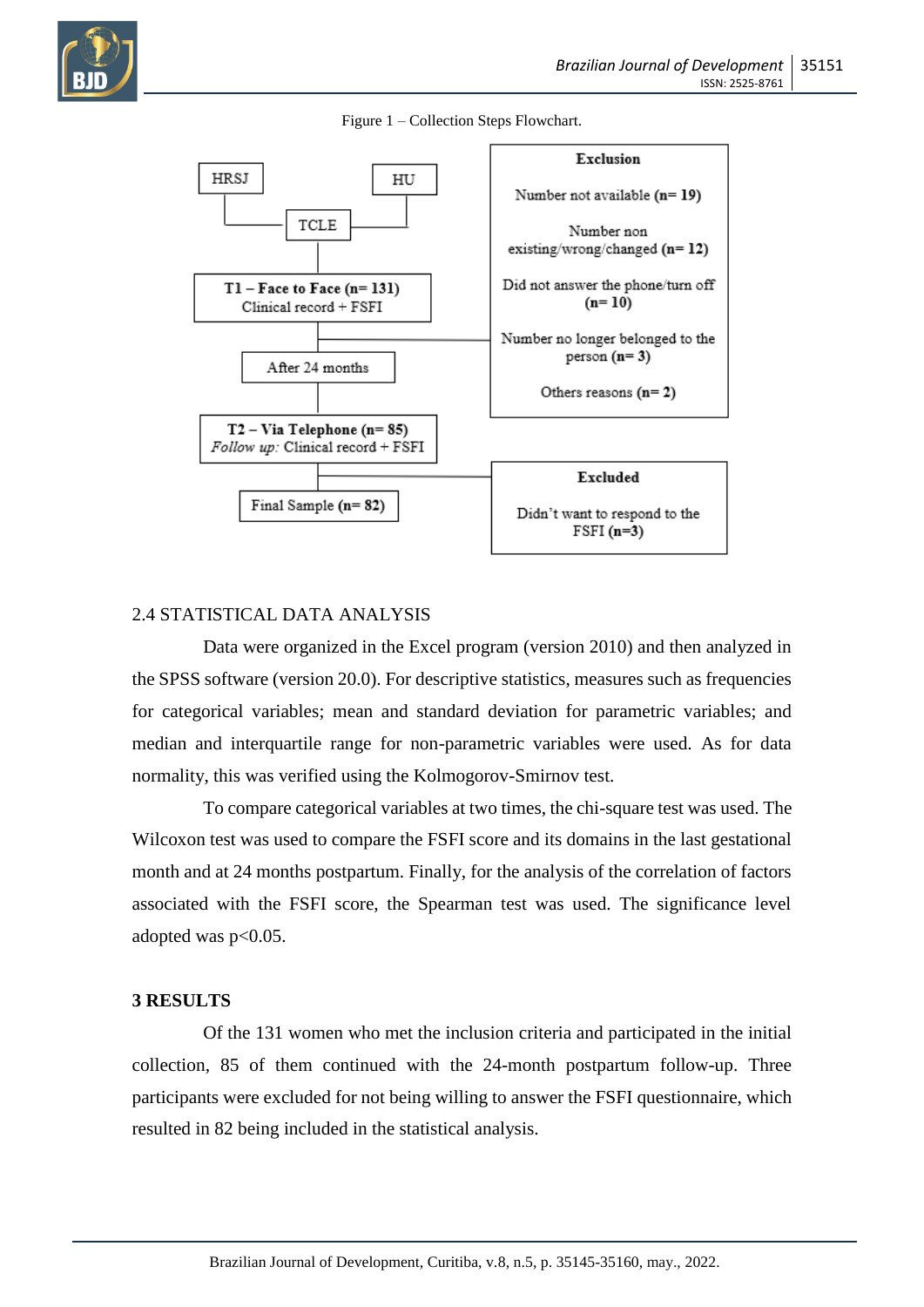

Sociodemographic data showed a mean age at 24 months after delivery of 30.36  $\pm$  4.93 years and a BMI of 26.69  $\pm$  4.67 kg/m2. As for education, 79.3% of participants  $(n=65)$  had more than eight years of schooling. The income of 87.8%  $(n=72)$  of the participants in stage T1, which was from one to four minimum wages, remained the same at follow-up, with  $82\%$  (n=65) (Table 1).

| 82).                     |                                                           |                                                        |                |         |
|--------------------------|-----------------------------------------------------------|--------------------------------------------------------|----------------|---------|
| <b>Variable</b>          | Women in the<br>immediate postpartum<br>period<br>$%$ (n) | Women in the 24-month<br>postpartum period<br>$\%$ (n) | $\mathbf{X}^2$ | P       |
| Work                     |                                                           |                                                        | 0.07           | 0.80    |
| Employee                 | 75.6% (62)                                                | 47.6 (39)                                              |                |         |
| Unemployed               | 24.4% (20)                                                | 52.4 (43)                                              |                |         |
| <b>Marital Status</b>    |                                                           |                                                        | 20.07          | $0.00*$ |
| With a partner           | 92.7% (76)                                                | 82.9 (68)                                              |                |         |
| Without a partner        | $7.3\%$ (6)                                               | 17.1(14)                                               |                |         |
| <b>Physical activity</b> |                                                           |                                                        | 4.35           | $0.04*$ |
| <b>Yes</b>               | 43.9 (36)                                                 | 42.7(35)                                               |                |         |
| N <sub>0</sub>           | 56.1 (46)                                                 | 57.3 (47)                                              |                |         |
|                          | $V2 - \text{abi}$ causes $\frac{1}{2}R \times 0.05$       |                                                        |                |         |

Table 1 – Sociodemographic characteristics of pregnant women and women 24 months postpartum ( $n =$ 

 $X^2 = \text{chi-square.} * p < 0.05.$ 

# 3.1 GYNECOLOGY-OBSTETRIC DATA IN THE IMMEDIATE POSTPARTUM PERIOD AND 24-MONTH FOLLOW-UP

Among the participants, 75.6% (n=62) reported having wanted the pregnancy. As for the type of delivery,  $36.6\%$  (n=30) had a cesarean section and  $63.4\%$  (n=52) had vaginal delivery, with 43.2% (n=35) of the latter reporting perineal laceration and 2.5 % (n=2) underwent episiotomy.

Regarding sexual history, 87.8% (n=72) reported having sexual intercourse during pregnancy. Among the factors considered as barriers to sexual practice during pregnancy, 19.5% (n=16) reported pain, 8.5% (n=7) fear, 6.1% (n=5) tiredness, 6.1%  $(n=5)$  lack of desire, and  $6.1\%$   $(n=5)$  medical advice. On the other hand, about 53.7% did not report any type of barrier. In the 24-month follow-up, when the use of contraceptives was evaluated, 81.7% (n=67) of the participants reported, on the day of the interview, that they were using it. In all,  $24.4\%$  (n=20) used condoms; 19.5% (n=16) non-hormonal IUD; 18.3%, (n=15) oral contraceptive; 9.8% (n=8) ligation; 8.5% (n=7) hormonal injection; 1.2% (n=1) hormonal IUD. Only 6.1% (n=5) had a new pregnancy during this period.

The average relationship time was 8 [7] years and most women 98.8% (n=81) reported having a support network. About 54.9% (n=45) stated that their children sleep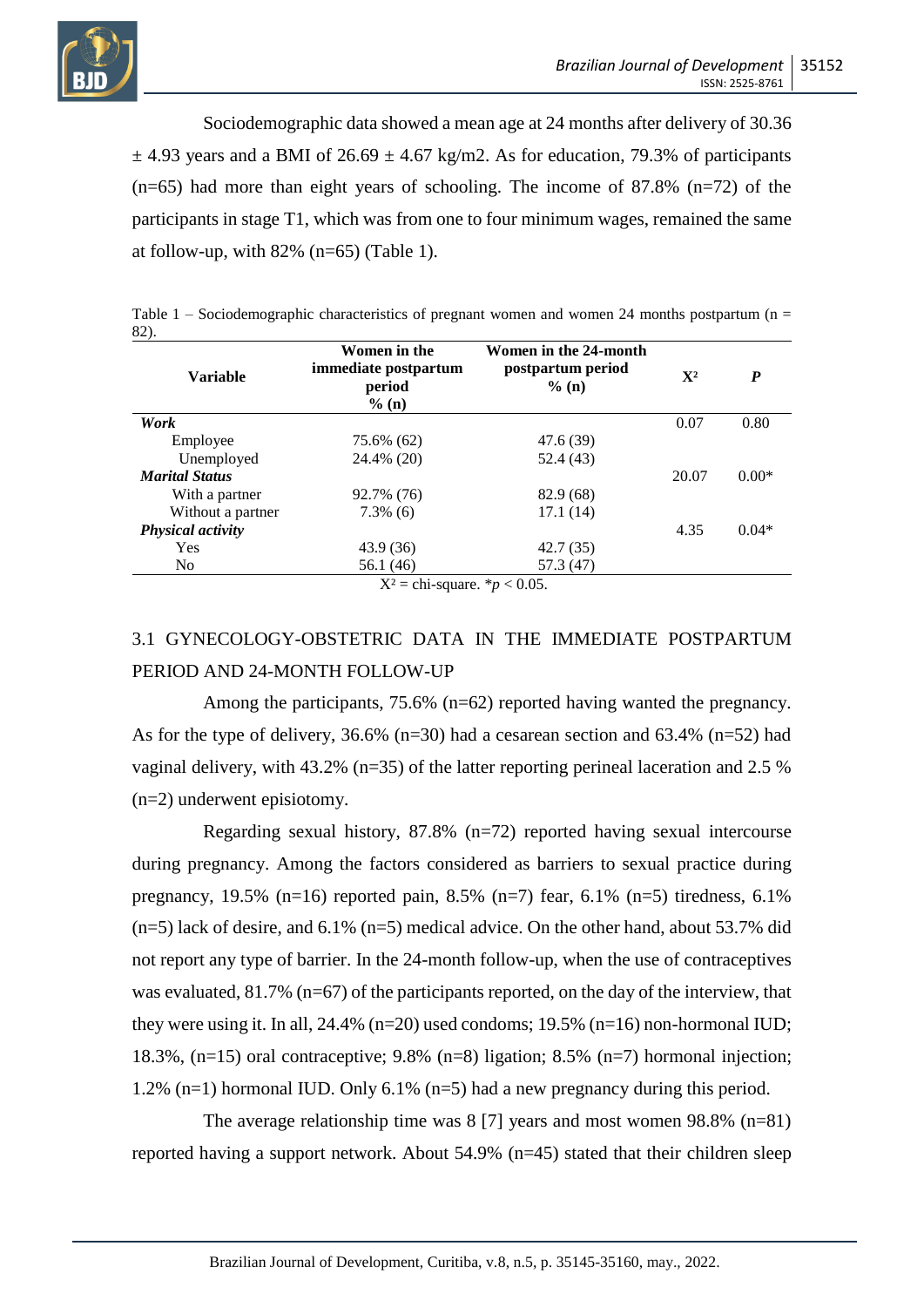

in separate rooms. On a scale from 0 to 10 points, sleep quality was subjectively rated at a mean of 7.17 [4] and relationship satisfaction, 8.75 [2].

# 3.2 SEXUAL FUNCTION IN THE IMMEDIATE POSTPARTUM PERIOD AND AT 24 MONTHS POSTPARTUM

Of the 33 women who had been sexually active in the last four weeks of pregnancy,  $39.4\%$  of them  $(n=13)$  indicated SD according to the FSFI questionnaire score. At 24 months postpartum,  $20.7\%$  (n=17) of women who had been sexually active in the last four weeks had dysfunction according to the same questionnaire. There was no statistically significant difference between the total FSFI scores for the last weeks of pregnancy and 24 months postpartum. However, when the domains were analyzed separately, there was a significant improvement in desire  $(p=0.01)$  and reduction in pain during sexual intercourse  $(p=0.04)$  at 24 months after delivery (Table 2).

At the time of the follow-up, the frequency of sexual activity was 11.08 [11] times a month. On a scale from 0 to 10 points, sexual satisfaction was 8.63 [2]. As for the item pain, 17.1% (n=14) reported pain during sexual intercourse and 8.5% (n=7) reported pain in the vulva region.

| <b>Domains</b> | <b>FSFI</b> of the women in the immediate<br>postpartum period $(n=33)$ | <b>FSFI</b> of the women at 24 months<br>postpartum $(n=17)$ | P       |
|----------------|-------------------------------------------------------------------------|--------------------------------------------------------------|---------|
| Desire         | $3.6$ [1.2]                                                             | $4.2$ [1.8]                                                  | $0.01*$ |
| Excitation     | $4.2$ [1.5]                                                             | 4.8 $[0.6]$                                                  | 0.08    |
| Lubrication    | 4.8 $[1.5]$                                                             | $5.1$ [1.2]                                                  | 0.72    |
| Orgasm         | 4.8 $[2]$                                                               | $5.2$ [0.8]                                                  | 0.19    |
| Satisfaction   | $5.2$ [2]                                                               | 4.8 $[1.2]$                                                  | 0.81    |
| Pain           | $4.4$ [2]                                                               | 6 [1.4]                                                      | $0.04*$ |
| <b>TOTAL</b>   | 27.5 [7.75]                                                             | 29.6 [4.75]                                                  | 0.05    |
|                | $X = Y + 4$                                                             | $\sim$ $\sim$ $\sim$                                         |         |

Table 2 – Female sexual function in the last month of pregnancy and at 24 months postpartum.

Wilcoxon Test.  $*$ p < 0.05.

As factors that correlated with female sexual function at 24 months postpartum, we observed marital status, the bedroom shared between the couple and the child, the quality of maternal sleep, sexual satisfaction, pain during sexual intercourse and, finally, pain in the vulva region (Table 3).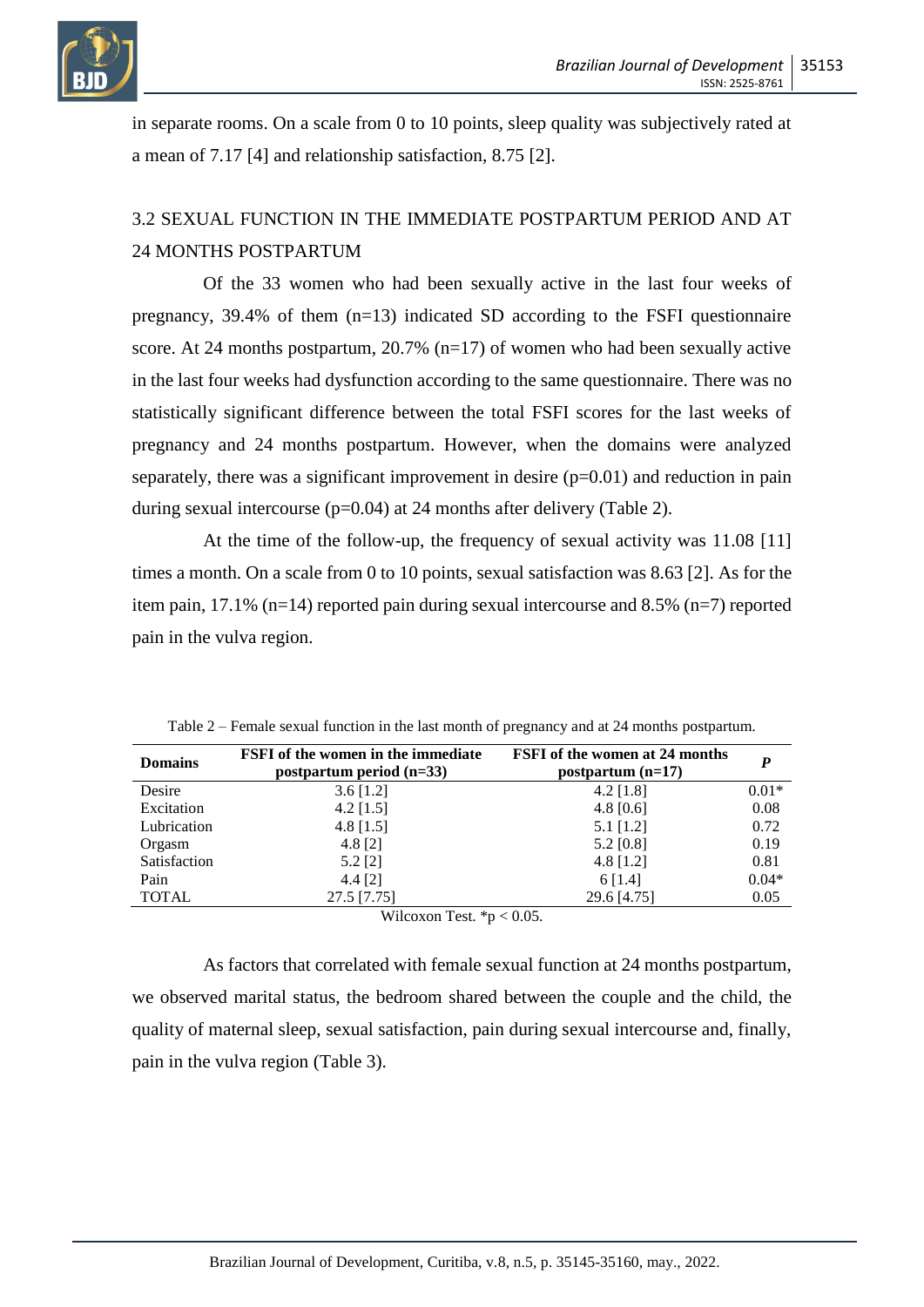

| Variable                        | <b>Spearman's RHO</b> | $\boldsymbol{P}$ |
|---------------------------------|-----------------------|------------------|
| Desired pregnancy               | $-0.07$               | 0.52             |
| Vaginal delivery                | $-0.09$               | 0.41             |
| Cesarean delivery               | 0.05                  | 0.65             |
| Perineal laceration             | 0.06                  | 0.6              |
| Episiotomy                      | 0.02                  | 0.86             |
| Age                             | 0.05                  | 0.62             |
| BMI                             | 0.09                  | 0.45             |
| <i>Type of contraceptive</i>    | $-0.06$               | 0.59             |
| Physical activity               | 0.11                  | 0.32             |
| Work                            | 0.11                  | 0.31             |
| Condition marital               | 0.31                  | $0.00*$          |
| Relationship satisfaction       | 0.17                  | 0.16             |
| Support network                 | 0.06                  | 0.6              |
| Child sleeps in a separate room | 0.25                  | $0.03*$          |
| Sleep quality                   | 0.26                  | $0.02*$          |
| Satisfaction with motherhood    | 0.28                  | 0.01             |
| Sexual satisfaction             | 0.35                  | $0.00*$          |
| SR pain                         | $-0.29$               | $0.01*$          |
| Vulva pain                      | $-0.26$               | $0.02*$          |

| Table 3 – Factors related to female sexual function at 24 months postpartum ( $n=82$ ). |  |  |
|-----------------------------------------------------------------------------------------|--|--|
|-----------------------------------------------------------------------------------------|--|--|

BMI=body mass index; SR=sexual relationship.

Among the factors that are positively correlated with sexual function are: the presence of a partner (rho =  $0.31$ ; p =  $0.00$ ), the child sleeping in a separate room (rho = 0.25;  $p = 0.03$ ), maternal sleep quality (rho = 0.26;  $p = 0.02$ ), and satisfaction with sexual life (rho = 0.35;  $p = 0.00$ ).

On the other hand, the factors that are negatively correlated with sexual function: pain during intercourse (rho =  $-0.29$ ; p = 0.01) and pain in the vulva region (rho  $= -0.26$ ;  $p = 0.02$ ).

#### **4 DISCUSSION**

The present study compared the rates of indications of sexual dysfunction in the last gestational month and at 24 months postpartum, and did not identify statistically significant differences between the results. However, when comparing the FSFI domains in isolation, increased sexual desire and decreased pain during intercourse were related to FS improvement at 24 months postpartum.

Sexual desire encompasses physical, emotional, and hormonal spheres, which directly influence the individual's sexual life. In the present study, there was a significant improvement in the domain related to sexual desire at 24 months postpartum. According to Wallwiener et al. (2017), part of this effect derives from the reduction in physical discomfort and increase in estrogen concentrations over time postpartum, as postulated by Salin et al. (2010) and Holanda et al. (2014), who highlight this period as being the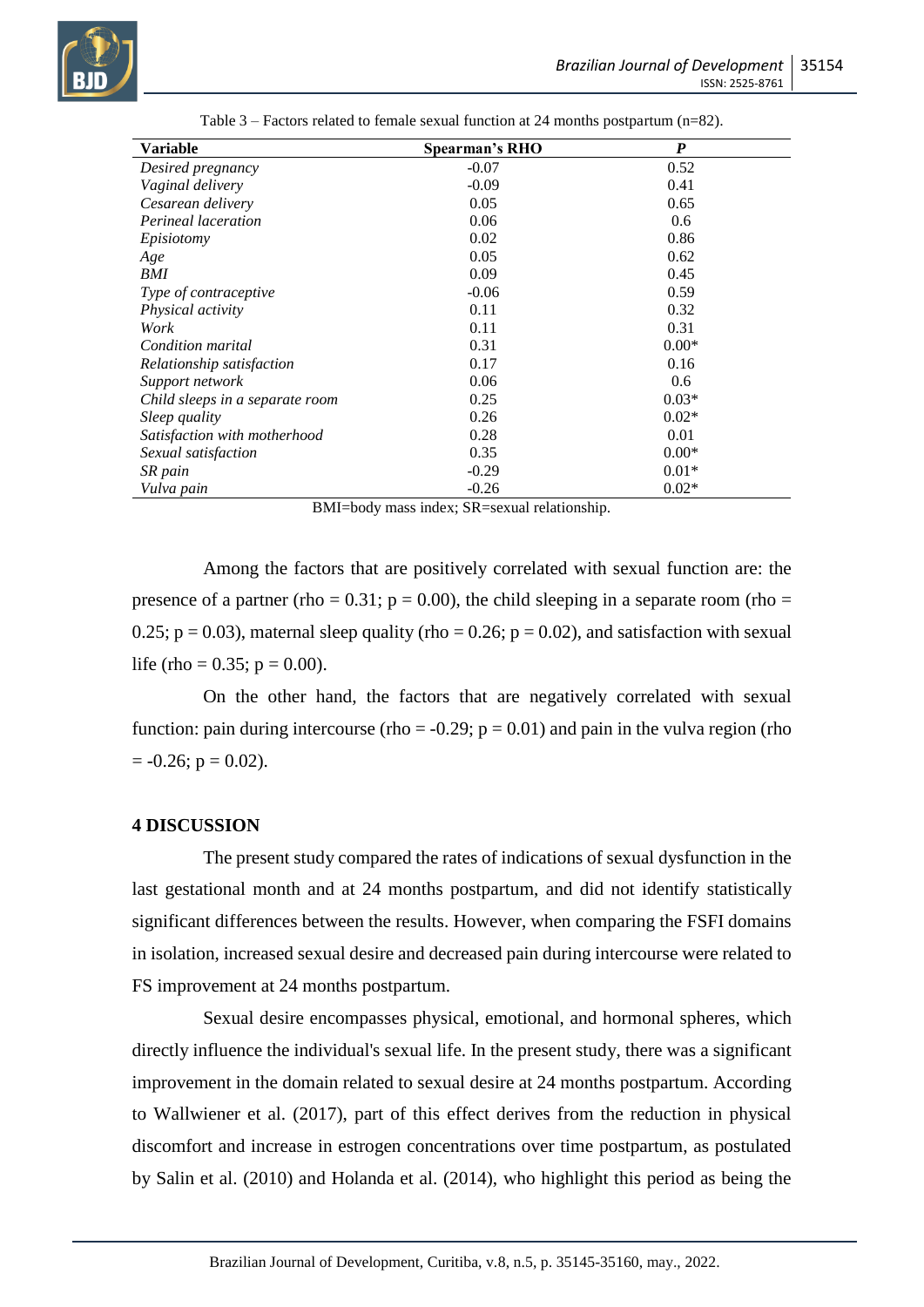

one in which female sexuality is once again explored more effectively.<sup>27</sup> <sup>28</sup> <sup>29</sup> These findings are in agreement with the results of the present study regarding the increase in sexual desire at 24 months after birth, suggesting a potential advance of SF at this stage.

In addition, there was a significant reduction in pain during intercourse at the 24-month follow-up. However, this research does not present exactly the beginning and the end of the process of minimizing this complaint. Although this pain is documented in systematic reviews, as stated by Benaei et al. (2020), presenting results with a decrease in the prevalence of dyspareunia in the postpartum from 42% to 22%, in analyses from two to six months and at twelve months, respectively, being in line with the findings of another Brazilian study, which believes in the progress of SF at 24 months of childbirth.<sup>30</sup>

Concomitantly to the aforementioned factors, other factors were positively associated with SF at 24 months postpartum, such as the presence of a partner, the child sleeping in a separate room, the quality of maternal sleep, and satisfaction with sexual life. These results corroborate evidence described in other studies, which show the same factors as being positive in SF in the postpartum period.<sup>31</sup> <sup>32</sup> <sup>33</sup> <sup>34</sup> <sup>35</sup>

Regarding the presence of a partner, a decrease was found in the number of women who had a partner at 24 months postpartum. The analysis of this data allowed us to believe that there may be intrinsic variables, not controlled for in this research, combined with specific sociocultural factors in the Brazilian reality, where the presence of a partner has a significant impact on SF. Mateis et al. (2018) only reinforced these results, stressing that the good quality of the relationship with the partner positively affects postpartum  $SF<sup>15</sup>$ 

As for children who sleep in separate rooms, the literature presents few studies that associate this with SF. However, Volkivich et al. (2018) correlate the decrease in the quality of maternal sleep to mothers who have children who share the same room.<sup>36</sup> Following this logic, it is believed that, in addition to decreasing the quality of sleep, the presence of the child in the same room limits the intimacy and privacy of the couple and, consequently, may reflect negatively on SF. Thus, the condition of sleeping in separate rooms from the children, as previously explained, may have been a positive factor for SF at 24 months after birth.

Also, considering the quality of maternal sleep as being essential in improving SF, Aksu et. al (2019) and Carrega et al. (2020) point to a strong relationship between the decrease in the quality of sleep in the postpartum period and the effectiveness of breastfeeding.<sup>37</sup> <sup>38</sup> When verifying that, at 24 months postpartum, the level of participants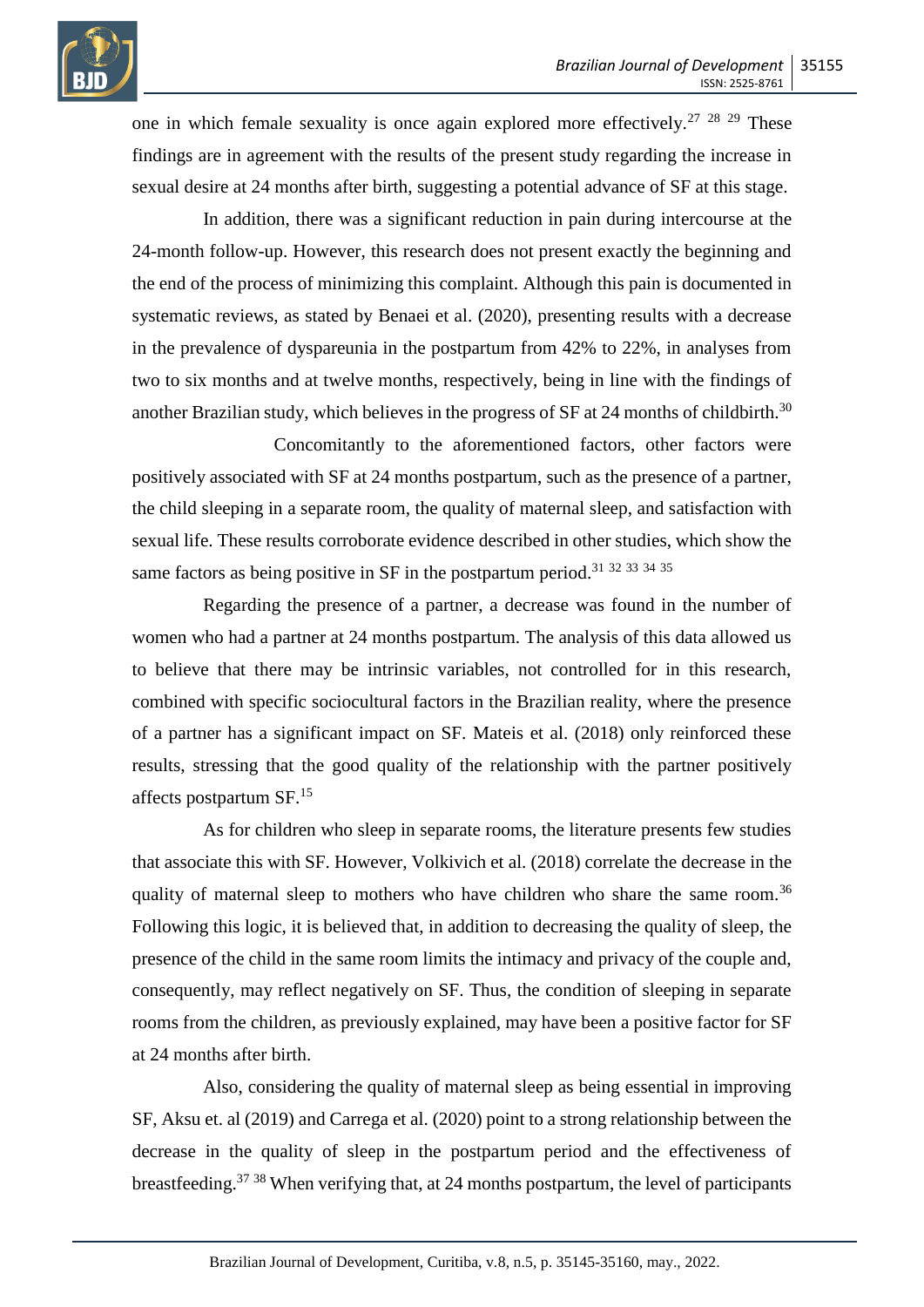

who continued breastfeeding decreased, it is possible to associate this condition improves the quality of sleep and, consequently, has a positive influence on SF.

As for sexual satisfaction, this is associated with physical aspects and emotional well-being.<sup>39</sup> During the postpartum period, sexual interest is usually reduced, especially in the first months.<sup>39 40</sup> Based on this condition, we can attribute the significant increase in sexual satisfaction of the participants, at 24 months after birth, to several factors, including the child sleeping in a separate room, the mother no longer breastfeeding, the presence of an active sex life, decreased pain during sexual intercourse, and increased sexual desire. Both factors, already discussed above, resulted in factors that were positively correlated with SF.

Despite highlighting strengths, this study has limitations to be discussed. The first is due to the significant sample loss, estimated at 30% of the initial sample. However, even if this loss was not expected, a relatively satisfactory sample (n=82) was reached when compared to a similar study, considering that the data was collected by phone, 24 months after the initial interview, making it difficult to carry out this follow-up stage.

Another limitation detected is the lack of frequent follow-ups, since the Unified Health System (SUS) has insufficient records and many of them are outdated throughout the entire 24-month study process. This fact made it impossible to fully map more robust information and reduced the chances of creating a bond with the participants.

Finally, since the first stage of this study took place in the immediate postpartum period of the participants and the information collected regarding the SF questionnaire referred to the last gestational month, we considered this fact a memory bias. Thus, considered as a limitation of the study.

Thus, it is suggested that future studies continue to investigate SF at 24 months postpartum, aiming to track and detail the events in the long term. Furthermore, they propose a safe management for the gradual improvement of the SF and quality of life of this population.

#### **5 CONCLUSION**

The rates of indicators of sexual dysfunction in the population studied were considered moderate, both in the last gestational month and at 24 months postpartum.

Factors such as the presence of a partner, the child sleeping in a separate room, the quality of maternal sleep, and satisfaction with sexual life were positively correlated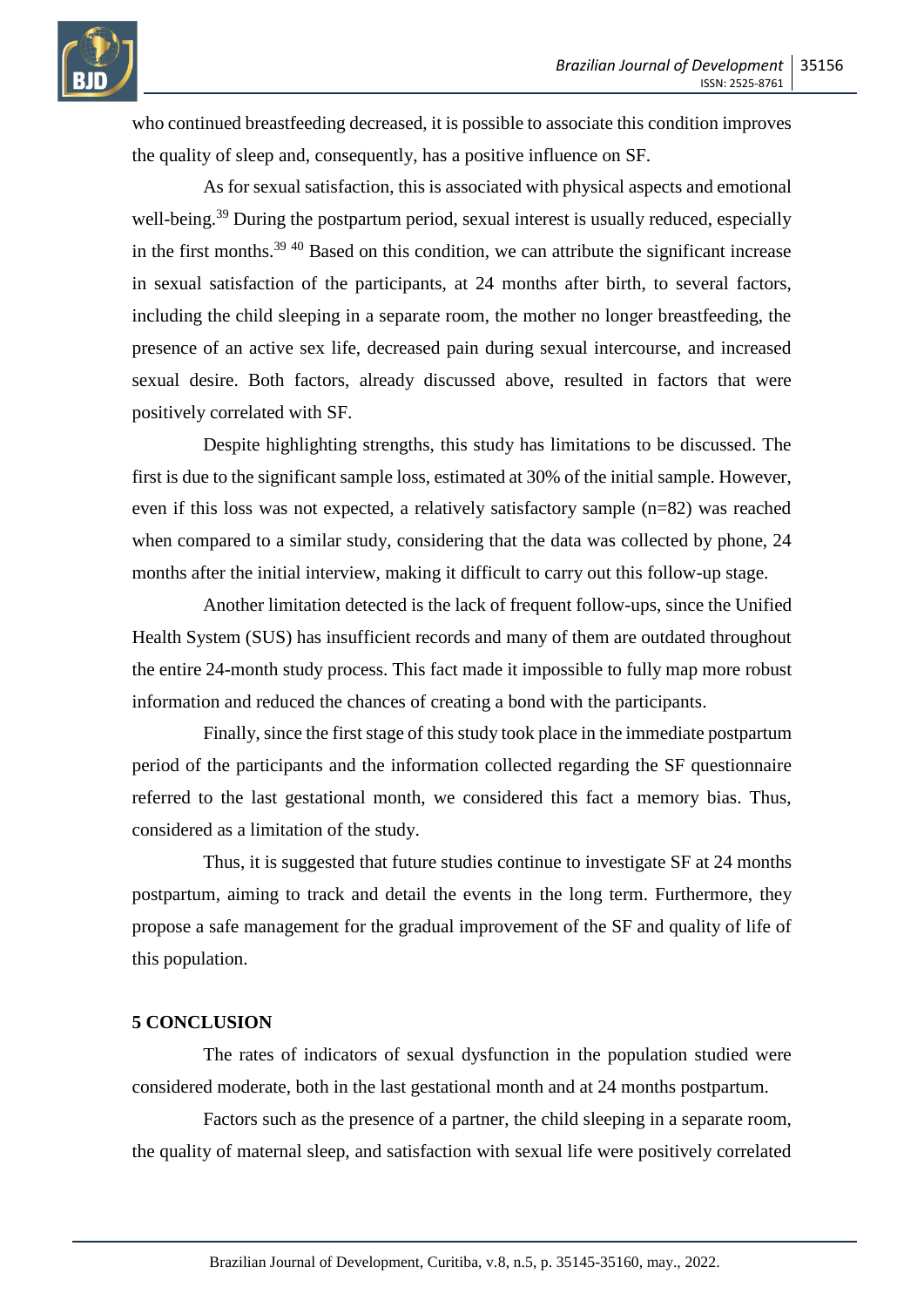



with the improvement in SF at 24 months. However, pain during sexual intercourse and in the vulva region were negatively correlated.

Therefore, it is considered opportune to identify, early, the indications of sexual dysfunctions from the gestational period, in order to contain impacts on the quality of life of women and couples, not only in the short term but also in the long term.

# **CONFLIT OF INTEREST**

No financial, legal, or political conflict involving third parties (government, companies and private foundations, etc.) has been declared for any aspect of the submitted work.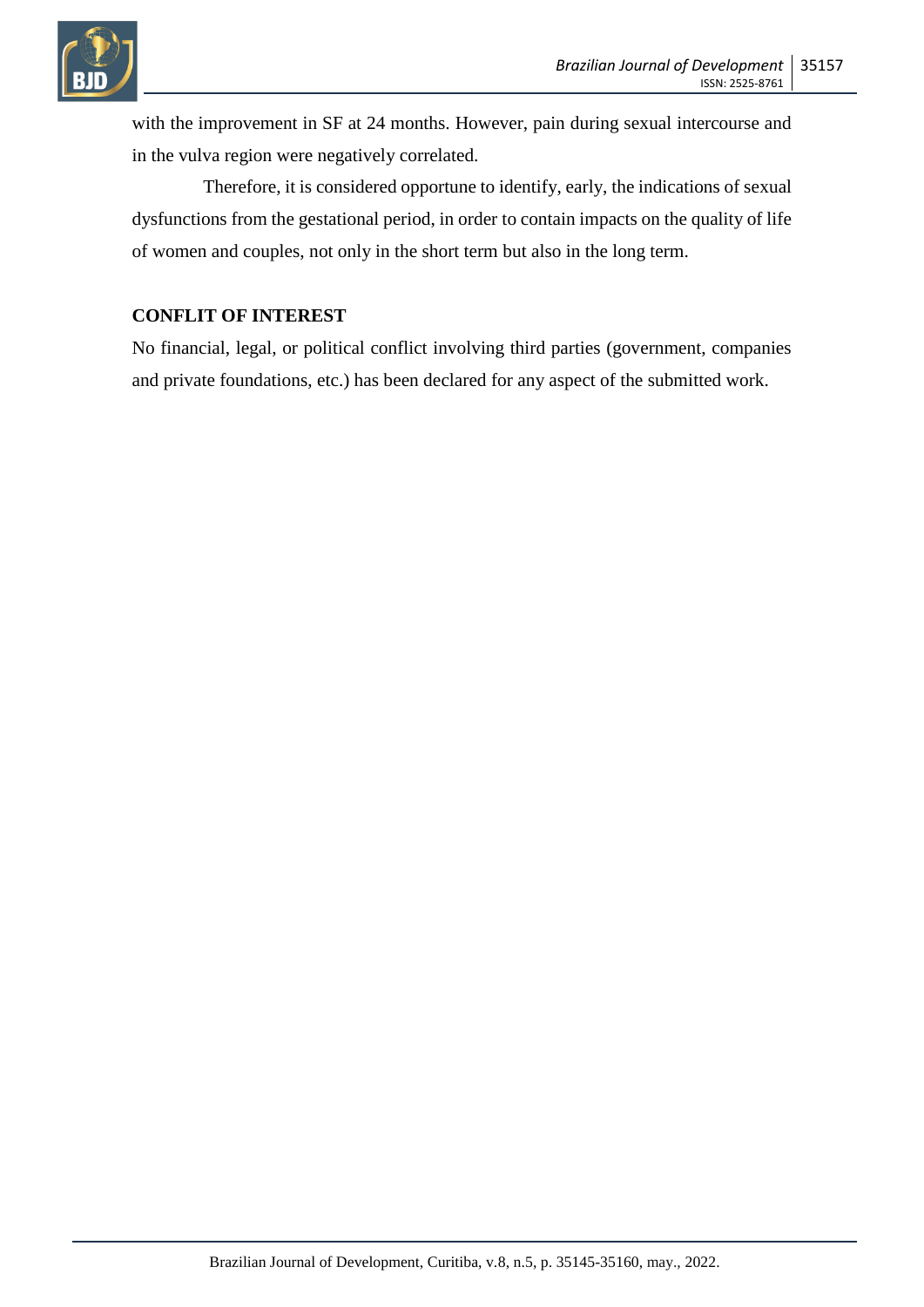

#### **REFERENCES**

1. WEIRAN, L. et al. Sexual dysfunction and health condition in Chinese doctor: prevalence and risk factors. **Scientific Reports**, v.10, n.1, p.1-9, 16 Dec. 2020.

2. BANAEI, N. et al. Prevalence of postpartum dyspareunia: a systematic review and meta-analysis. **International Journal Gynecology and Obstetrics**, v.153, n.1, p. 14-24, 27 Apr. 2021.

3. PAULS, R.N.; OCCHINO, J.A.; DRYFHOUT, V.L. Effects of pregnancy on female sexual function and body image: a prospective study. **Journal of Sexual Medicine**, v.5, n.8, p.1915-1922, Aug. 2008.

4. BARRETT, G. et al. Women's sexual health after childbirth. **BJOG: An International Journal of Obstetric and Gynaecology**, v.107, n.2, p.186-195, 2000.

5. GUTZEIT, O.; LEVY, G. and LOWENSTEIN, L. Postpartum female sexual function: risk factors for postpartum sexual dysfunction. **Sexual Medicine**, v.8, n.1. p.8- 13, 2020.

6. GLAZENER, C.M.A. Sexual function after childbirth: women's experiences, persistent morbidity and lack of professional recognition. **BJOG: An International Journal Obstetrics Gynaecology**, v.104, n.3, p.330-335, Mar. 1997.

7. SIGNORELLO, L.B.; HARLOW, B.L.; CHEKOS, A.K. and REPKE, J.T. Postpartum sexual functioning and its relationship to perineal trauma: a retrospective cohort study of primiparous women. **American Journal of Obstetrics Gynecology**, v.184, n.5, p.881-890, 2001.

8. MC DONALD, E.; WOOLHOUSE, H. and BROWN, S.J. Sexual pleasure and emotional satisfaction in the first 18 months after childbirth. **Midwifery**, v.55, p.60-66, 6 Sep. 2017.

9. REVITAL, A. et al. Delivery in patients with dyspareunia - a prospective study. **European Journal Obstetrics of Gynecology Reproductive Biology**, v.237, p.131-136, 18 Apr. 2019.

10. BUHLING, K.J. et al. Rate of dyspareunia after delivery in primiparae according to mode of delivery. **European Journal of Obstetrics Gynecology and Reproductive Biolology**, v.124, n.1, p.42-46, 2006.

11. SAFARINEJAD, M.R.; HOSSEINI, L. and KOLAHI, A. The effect of the mode of delivery on the quality of life, sexual function, and sexual satisfaction in primiparous women and their husbands. **Journal of Sexual Medicine**, v.6, n.6, p.1645-1667, 2009.

12. MC DONALD, E.; GARTLAN, D.; SMALL, R. and BROWN, S.J. Dyspareunia and childbirth: a prospective cohort study. **BJOG: An International Journal of Obstetrics and Gynaecology**, v.122, n.5, p.672-679, 21 Jan. 2015.

13. QIAN, R.; CHEN, Z.; TANG, L. and ZHANG, W. Postpartum adverse effects and sexual satisfaction following cesarean delivery in Beijing. **International Journal of Gynecology and Obstetetrics**, v.132, n.2, p.200-205, 2016.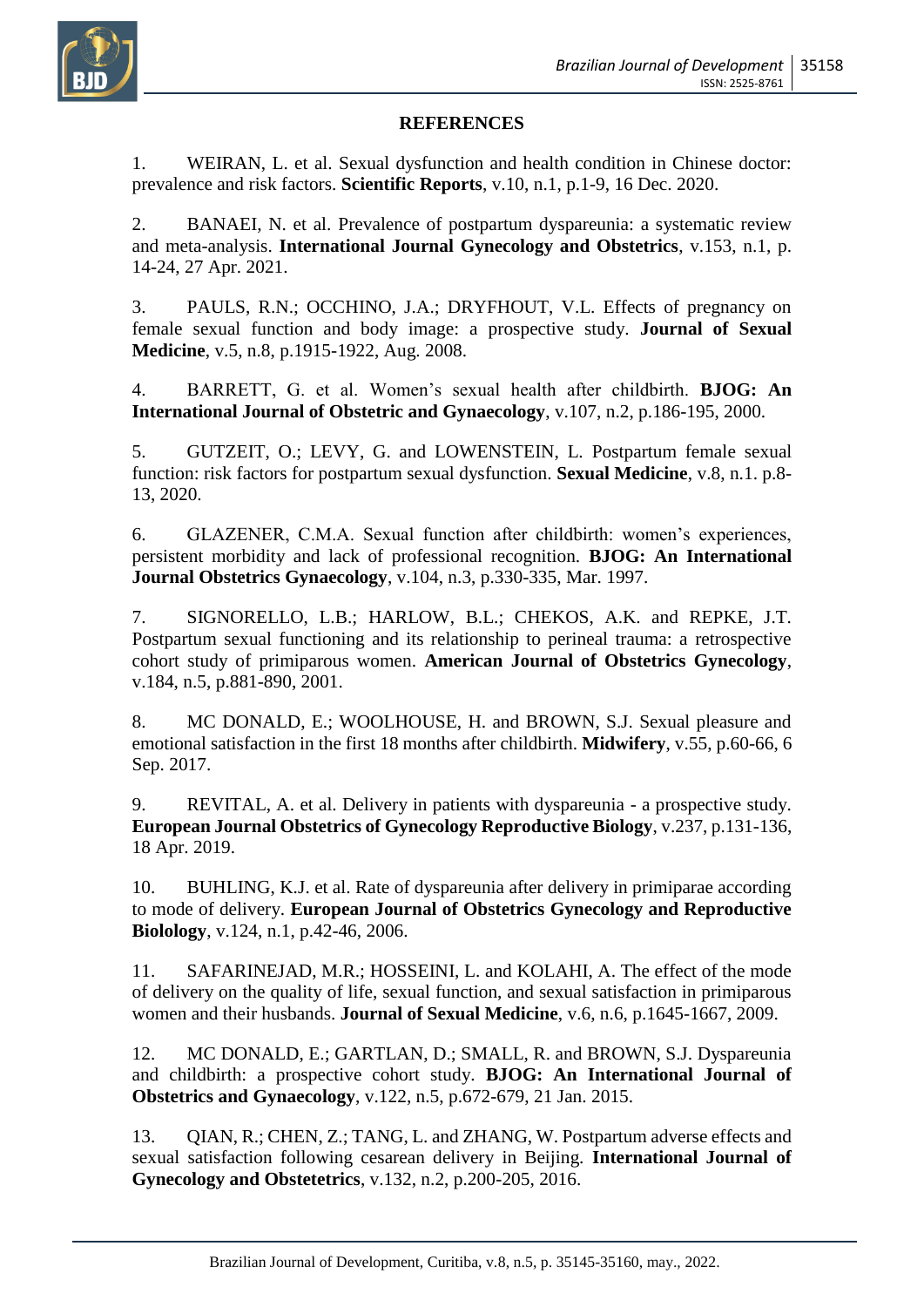

14. LAMARRE, A.; PATERSON, L. and GORZALKA, B. Breastfeeding and postpartum maternal sexual functioning: a review. **The Canadian Journal of Human Sexuality**, v.12, p.151-168, 2003.

15. MATTHIES, L.M. et al. The influence of partnership quality and breastfeeding on postpartum female sexual function. **Archives of Gynecology and Obstetrics**, v.299, n.1, p.69-77, 2019.

16. BASSON, R. The Female Sexual Response: a different model. **Journal of Sex & Marital Therapy**, v.26, n.1, p.51-65, 2000.

17. SYDOW, K.V. Sexuality during pregnancy and after childbirth: a meta-analysis of 59 studies. **Reproductive Health Matters**, v.8, n.15, p.183, 2000.

18. MARTÍNEZ-GALIANO, J.M. et al. Women's quality of life at 6 weeks postpartum: influence of the discomfort present in the puerperium. **International Journal of Environmental Research and Public Health**, v.16, n.2, p.1-9, 17 Jan. 2019.

19. FIELD, A. Descobrindo a estatística usando o SPSS. **Aletheia**, 200-205, 2009.

20. LEMOS, A. Fisioterapia obstétrica baseada em evidências. **Editora Científica Ltda**, 2014.

21. FAUL, F. et al. G\*Power 3: a flexible statistical power analysis program for the social, behavioral, and biomedical. **Journal of Materials and Environmental Science**, v.2, p.175-191, 2007.

22. CHAYACHINDA, C.; TITAPANT, V. and UNGKANUNGDECHA, A. Dyspareunia and sexual dysfunction after vaginal delivery in thai primiparous women with episiotomy. **The Journal of Sexual Medicine**, v.12, n.5, p.1275-1282, May 2015.

23. ROSEN, R. et al. The Female Sexual Function Index (FSFI): A multidimensional self-report instrument for the assessment of Female Sexual Function. **Journal of Sex & Marital Therapy**, v.26, p.191-208, 2000.

24. PACAGNELLA, R.C; MARTINEZ, E.Z. and VIEIRA, E.M. Construct validity of a portuguese version of the Female Sexual Function Index. **Cadernos de Saúde Pública**, v.25, n.11, p,2333-2344, Nov. 2009.

25. WOLPE, R.E. et al. Reliability and validity of the Female Sexual Function Index administered via telephone in brazilian women. **Manual Therapy, Posturology & Rehabilitation Journal**, v.55, p.1-6, Jul. 2020.

26. WIEGEL, M.; MESTON, C. and ROSEN, R. The Female Sexual Function Index (FSFI): cross-validation and development of clinical cutoff scores. **Journal of Sex & Marital Therapy**, v.1, p.1-20, 2005.

27. WALLWIENER, S. et al. Sexual activity and sexual dysfunction of women in the perinatal period: a longitudinal study. **Archives of Gynecology and Obstetrics**, v.296, n.4, p.873-883, Jan. 2017.

28. SALIM, N.; ARAÚJO, N. and GUALDA, D. Body and Sexuality: Puerperas'